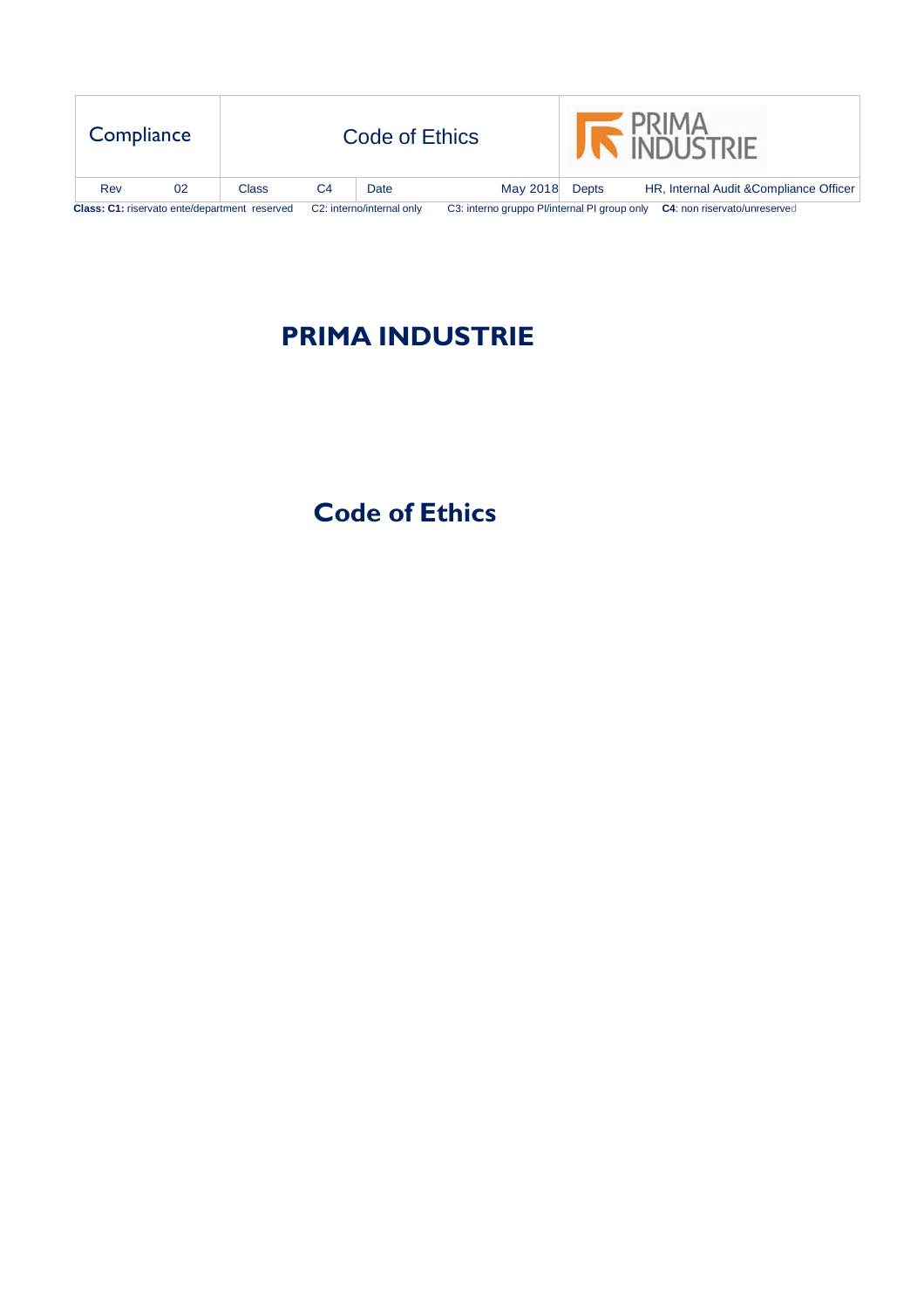# **TABLE OF CONTENTS**

| Τ.               |     |       |                                                                              |  |  |  |  |  |  |  |  |  |
|------------------|-----|-------|------------------------------------------------------------------------------|--|--|--|--|--|--|--|--|--|
| 2.               |     |       |                                                                              |  |  |  |  |  |  |  |  |  |
| 3.               |     |       |                                                                              |  |  |  |  |  |  |  |  |  |
|                  | 3.1 |       |                                                                              |  |  |  |  |  |  |  |  |  |
|                  | 3.2 |       |                                                                              |  |  |  |  |  |  |  |  |  |
|                  | 3.3 |       |                                                                              |  |  |  |  |  |  |  |  |  |
|                  | 3.4 |       |                                                                              |  |  |  |  |  |  |  |  |  |
|                  | 3.5 |       |                                                                              |  |  |  |  |  |  |  |  |  |
|                  | 3.6 |       |                                                                              |  |  |  |  |  |  |  |  |  |
|                  | 3.7 |       |                                                                              |  |  |  |  |  |  |  |  |  |
| $\overline{4}$ . |     |       |                                                                              |  |  |  |  |  |  |  |  |  |
|                  | 4.1 |       |                                                                              |  |  |  |  |  |  |  |  |  |
|                  |     | 4.1.1 |                                                                              |  |  |  |  |  |  |  |  |  |
|                  |     | 4.1.2 |                                                                              |  |  |  |  |  |  |  |  |  |
|                  |     |       |                                                                              |  |  |  |  |  |  |  |  |  |
|                  |     | 4.1.4 |                                                                              |  |  |  |  |  |  |  |  |  |
|                  |     | 4.1.5 |                                                                              |  |  |  |  |  |  |  |  |  |
|                  | 4.2 |       |                                                                              |  |  |  |  |  |  |  |  |  |
|                  | 4.3 |       |                                                                              |  |  |  |  |  |  |  |  |  |
|                  | 4.4 |       |                                                                              |  |  |  |  |  |  |  |  |  |
|                  |     | 4.4.1 |                                                                              |  |  |  |  |  |  |  |  |  |
|                  |     | 4.4.2 |                                                                              |  |  |  |  |  |  |  |  |  |
|                  | 4.5 |       |                                                                              |  |  |  |  |  |  |  |  |  |
|                  | 4.6 |       |                                                                              |  |  |  |  |  |  |  |  |  |
|                  |     |       |                                                                              |  |  |  |  |  |  |  |  |  |
|                  |     | 4.7.1 |                                                                              |  |  |  |  |  |  |  |  |  |
|                  |     | 4.7.2 | Third Party Sales Representatives, Agents, Resellers, Distributors, or other |  |  |  |  |  |  |  |  |  |
|                  |     | 4.7.3 |                                                                              |  |  |  |  |  |  |  |  |  |
|                  |     | 4.7.4 |                                                                              |  |  |  |  |  |  |  |  |  |
|                  | 4.8 |       |                                                                              |  |  |  |  |  |  |  |  |  |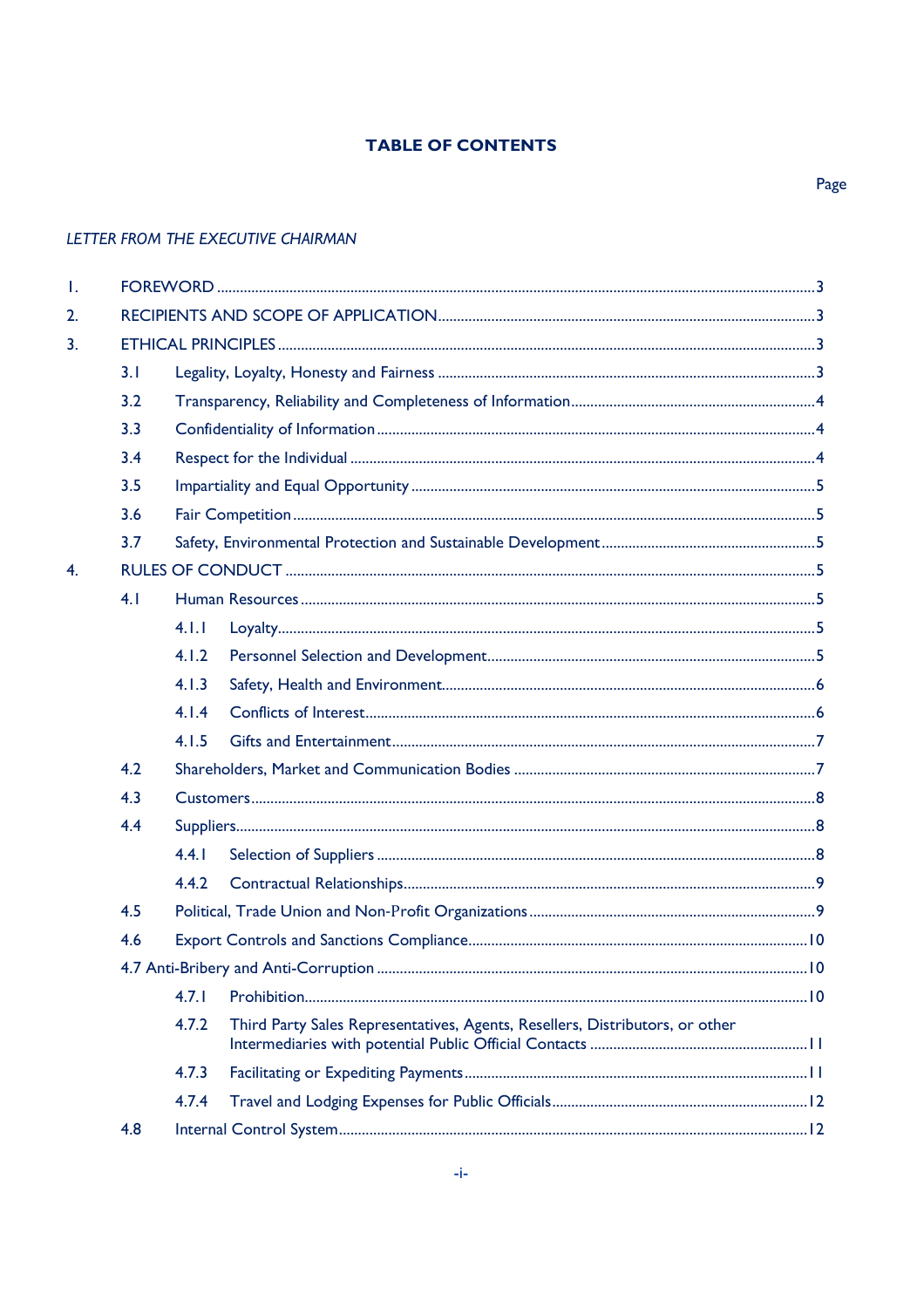# **TABLE OF CONTENTS** (continued)

# Page

| 5. |     |  |
|----|-----|--|
|    |     |  |
|    |     |  |
|    | 53. |  |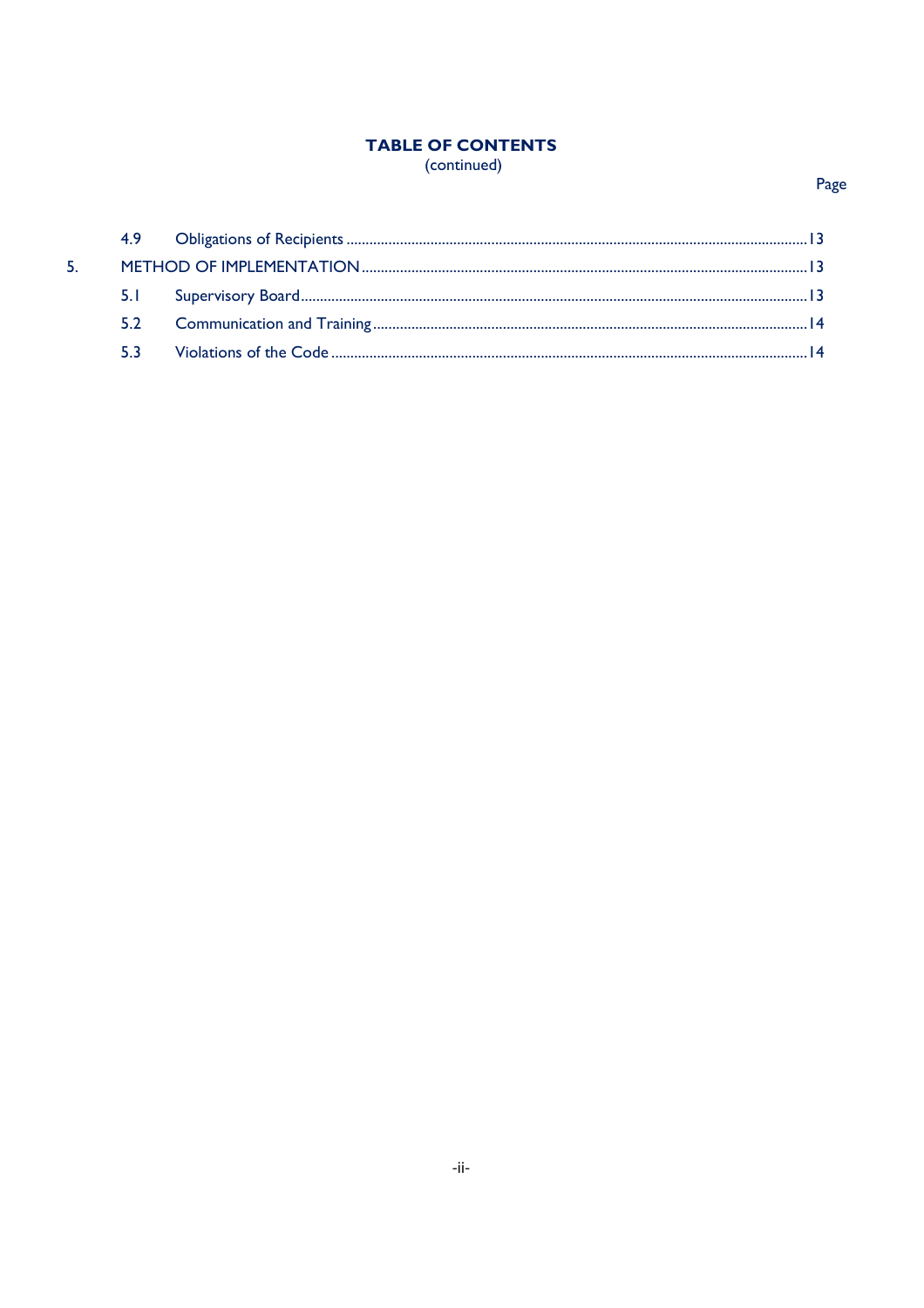| Compliance                                    |     |    |                                        |                                              | Code of Ethics |                                     |       | <b>INDUSTRIE</b>                        |
|-----------------------------------------------|-----|----|----------------------------------------|----------------------------------------------|----------------|-------------------------------------|-------|-----------------------------------------|
|                                               | Rev | 02 | Class                                  | C <sub>4</sub>                               | Date           | May 2018                            | Depts | HR, Internal Audit & Compliance Officer |
| Class: C1: riservato ente/department reserved |     |    | C <sub>2</sub> : interno/internal only | C3: interno gruppo Pl/internal PI group only |                | <b>C4:</b> non riservato/unreserved |       |                                         |

# **Letter from Executive Chairman**

Prima Industrie<sup>1</sup> is an internationally oriented industrial group which has grown extensively in recent years, doing business on a global playing field.

This growth introduced more complexity into how we do business, at a geographical and legislative level, demanding that we adopt more detailed standards of conduct that effectively respond to new and evolving statutory requirements.

To address these challenges, we are updating our Code of Ethics to reflect that complexity and to further emphasize the values of Prima Industrie.

The primary goal of the updated Prima Industrie Code of Ethics is to promote compliant and sustainable growth of the company, while encouraging understanding and respect for diversity and building a true culture of integrity. Compliance with the Code of Ethics by Prima Industrie's directors, management, employees and all those who collaborate, in Italy and abroad, with the Group is mandatory. Just as important, the culture of compliance and integrity reflected in the Code of Ethics is crucial for our reputation, and in turn, our continued growth.

Thank you for your compliance with the Code of Ethics and for contributing to our continued growth and success.

*The Executive Chairman*  Ing. Gianfranco Carbonato

<u>.</u>

 $^{\rm 1}$  "Prima Industrie" means Prima Industrie S.p.A. and its direct and indirect Subsidiaries, in Italy and abroad.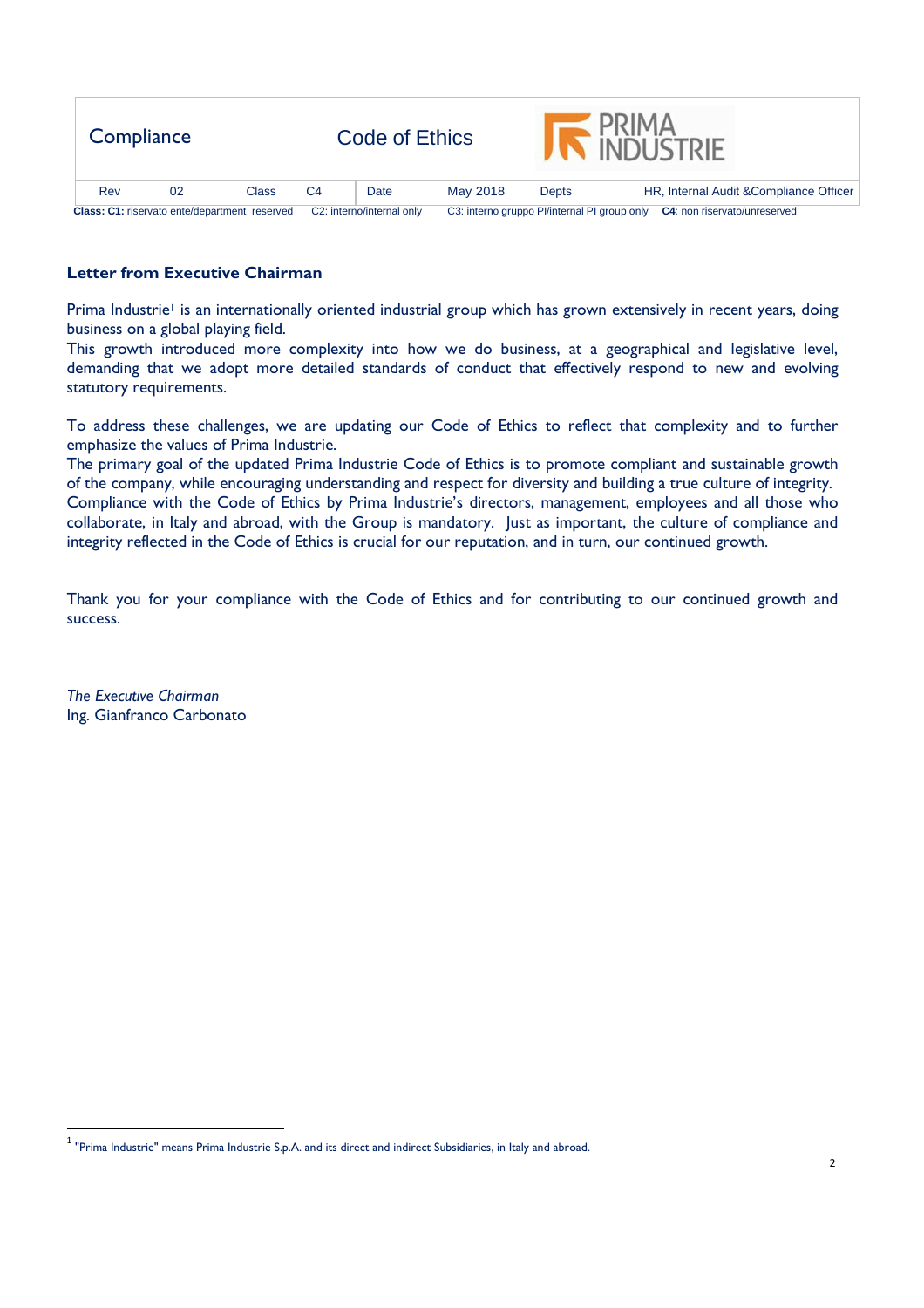| Compliance                                    |    |                           |    | Code of Ethics                                                                      |          |       | <b>PRIMA</b><br><b>INDI ISTRIF</b>      |
|-----------------------------------------------|----|---------------------------|----|-------------------------------------------------------------------------------------|----------|-------|-----------------------------------------|
| Rev                                           | 02 | Class                     | C4 | Date                                                                                | May 2018 | Depts | HR, Internal Audit & Compliance Officer |
| Class: C1: riservato ente/department reserved |    | C2: interno/internal only |    | C3: interno gruppo Pl/internal PI group only<br><b>C4:</b> non riservato/unreserved |          |       |                                         |

## **1. Foreword**

Prima Industrie Group (hereinafter "Prima Industrie") conducts its activities in accordance with the principles and standards of conduct set forth in this Code of Ethics (hereinafter also referred to as the "Code").

All of Prima Industrie's activities are performed in full compliance with the law, in a framework of fair competition with honesty, integrity, fairness and good faith, respecting the legitimate interests of customers, directors, employees, shareholders, business and financial partners and the community in which Prima Industrie is present

Therefore, all those who work for Prima Industrie or any of its subsidiaries worldwide, without distinction or exception, are required to observe and enforce these principles as part of their duties and responsibilities. In no way whatsoever does the belief to be acting for the benefit of Prima Industrie justify actions that conflict with these principles.

For these reasons, this Code has been adopted. Its observance by the Recipients (as hereinafter defined) is of fundamental importance for the smooth operation, reliability and reputation of Prima Industrie, which are all crucial factors for success.

## **2. Recipients and Scope of Application**

This Code applies to all directors, employees, partners and associates of Prima Industrie, and all those who, directly or indirectly, permanently or temporarily, establish relationships with Prima Industrie within which they cooperate to achieve its objectives (hereinafter collectively referred to as "Recipients").

In light of this, Prima Industrie commits to:

- the dissemination of this Code to all the parties subject to its requirements;
- the correct interpretation of its contents;
- the provision of tools that promote its application;
- the implementation of the necessary measures in order to
	- o carry out audits and monitor the application of the Code, and
	- o apply the appropriate penalties in case of violations.

To this end the Board of Directors of Prima Industrie (hereinafter the "BoD") has formed the Supervisory Board with the task, among others, to monitor the application of the Code.

This Code is approved by the BoD. Any modification and  $\ell$  or a d dition to it must be approved by the BoD and promptly disseminated to the Recipients.

## **3. Ethical Principles**

#### **3.1 Legality, Loyalty, Honesty and Fairness**

Prima Industrie operates in compliance with all applicable laws, regulations, and professional ethics standards. The pursuit of corporate interests can never justify conduct contrary to the principles of legality, honesty and fairness, even in part. Relationships with stakeholders of Prima Industrie are based on principles and behaviors of fairness, cooperation, loyalty and mutual respect.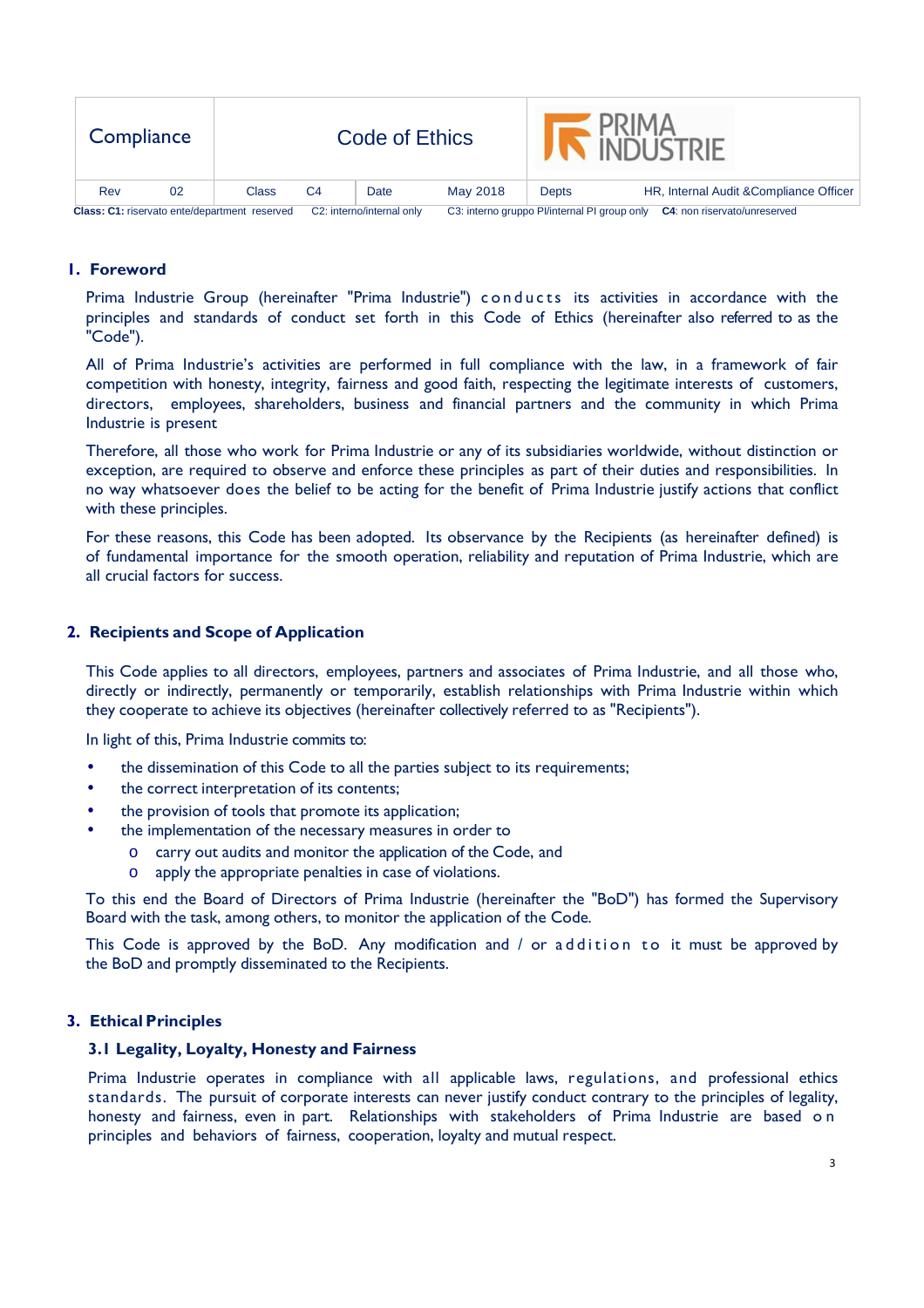| Compliance                                    |    |       |                           | Code of Ethics |                                              |                              | <b>PRIMA</b><br>A INDUSTRIE             |
|-----------------------------------------------|----|-------|---------------------------|----------------|----------------------------------------------|------------------------------|-----------------------------------------|
| Rev                                           | 02 | Class | C <sub>4</sub>            | Date           | May 2018                                     | <b>Depts</b>                 | HR, Internal Audit & Compliance Officer |
| Class: C1: riservato ente/department reserved |    |       | C2: interno/internal only |                | C3: interno gruppo Pl/internal PI group only | C4: non riservato/unreserved |                                         |

Prima Industrie will take appropriate measures to ensure the principles and procedures set forth in this Code are embraced and practiced by the Recipients.

Prima Industrie operates in order to avoid and prevent situations involving conflicts of interests. Conflicts of interest can arise where the Recipients pursue interests other than the mission of Prima Industrie, such as by taking personal advantage of business opportunities at the expense of Prima Industrie.

## **3.2 Transparency, Reliability and Completeness of Information**

Prima Industrie is committed to inform in a transparent, reliable, and complete way all stakeholders regarding their own economic situation, financial position, and the prospects of development, without favoring any interest group or individual.

Prima Industrie is also committed to providing accurate information to shareholders, to the press and to the relevant departments regarding significant facts concerning corporate and accounting management.

Concerning in particular the credibility of the accounting information, all accounting entries must be true, accurate, and complete. Each employee must work together to ensure that Prima Industrie's transactions are represented correctly, promptly and leave no doubt as to their credibility. For this purpose, for each accounting entry, proper supportting documentation must be stored in the file so that it is possible to adequately reconstruct the operation and verify the proper accounting.

## **3.3 Confidentiality of Information**

Prima Industrie has adopted procedures aimed at ensuring the confidentiality of the information in its possession and the observance of legislation on personal data, and prohibits seeking confidential information through illegal means.

Recipients of the Code are prohibited from using confidential information for purposes unrelated to Prima Industrie business.

#### **3.4 Respect for the Individual**

Prima Industrie respects the physical and cultural integrity of the individual and an individual's relationship with others. Prima Industrie ensures that working conditions are respectful of personal dignity and safe. Prima Industrie is committed to providing its workers with employment contracts that comply with current legislation.

Prima Industrie does not tolerate demands or threats aimed at inducing people to act against the law or against the Code, or any conduct detrimental to the moral and personal beliefs and preferences of others.

Prima Industrie prohibits harassment in internal and external work relationships, such as:

- creating a work environment which is intimidating, hostile or that isolates individuals or groups of workers;
- interfering unjustifiably with the work performed by others;
- hindering the work of others, merely for reasons of personal competitiveness;
- creating unjustified obstacles to professional and career growth;
- sexual harassment;
- using unsuitable, indecent or offensive language; and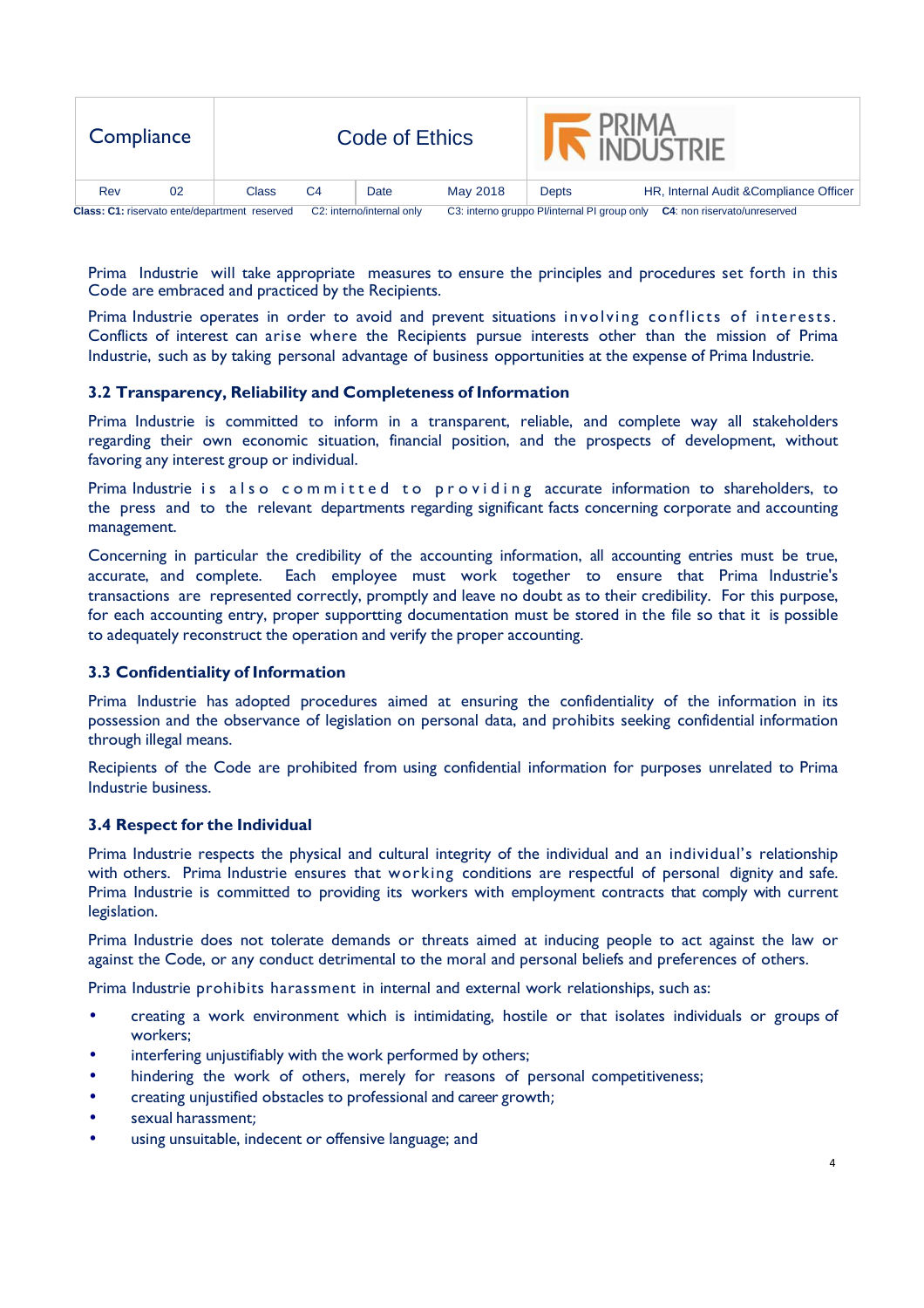| Compliance                                    |    |       |                           | Code of Ethics                                                               |          |       | <b>PRIMA</b><br><b>INDUSTRIE</b>        |
|-----------------------------------------------|----|-------|---------------------------|------------------------------------------------------------------------------|----------|-------|-----------------------------------------|
| Rev                                           | 02 | Class | C4                        | Date                                                                         | May 2018 | Depts | HR, Internal Audit & Compliance Officer |
| Class: C1: riservato ente/department reserved |    |       | C2: interno/internal only | C3: interno gruppo Pl/internal PI group only<br>C4: non riservato/unreserved |          |       |                                         |

making inappropriate comments that might offend someone.

All employees must work together to maintain a climate of mutual respect for the dignity, honor and reputation of each.

## **3.5 Impartiality and Equal Opportunity**

Prima Industrie prohibits discrimination based on age, gender, sexual orientation, health status, race, nationality, political and trade union opinions, or religious beliefs.

## **3.6 Fair Competition**

Prima Industrie recognizes that fair competition is essential for business and market development. All business must be conducted in compliance with applicable anti-trust, fair competition, competitive bidding, and similar laws.

## **3.7 Safety, Environmental Protection and Sustainable Development**

Prima Industrie acts in observance of environmental l a w s and according to the principles of sustainable development.

Prima Industrie is committed to the safety and health of the Recipients, taking all the measures provided for by law and promoting initiatives to improve environmental conditions and safety.

## **4. Rules of Conduct**

## **4.1 Human Resources**

*4.1.1 Loyalty* 

Prima Industrie recognizes:

- the importance to employees/partners and associates of achieving their own professional goals; and
- the importance to establish and maintain with employees/partners and associates relationships based on loyalty and mutual trust.

Prima Industrie is therefore committed to act fairly towards all employees and partners and associates and equally expects them to perform their services in line with the obligations undertaken in their employmentcollaboration contract and with this Code.

Employees/partners and associates cannot offer their services for the benefit of customers and suppliers outside of the working hours and outside the trade agreements that exist between Prima Industrie and these parties.

#### *4.1.2 Personnel Selection and Development*

The recruitment of personnel is carried out by comparing the qualifications of candidates with the expectations and needs of Prima Industrie, according to the principles of impartiality and equal opportunity for all parties involved.

Even before beginning work, the potential employee / collaborator shall receive comprehensive information about the characteristics of the tasks and of the department, about the local regulations and wages, and about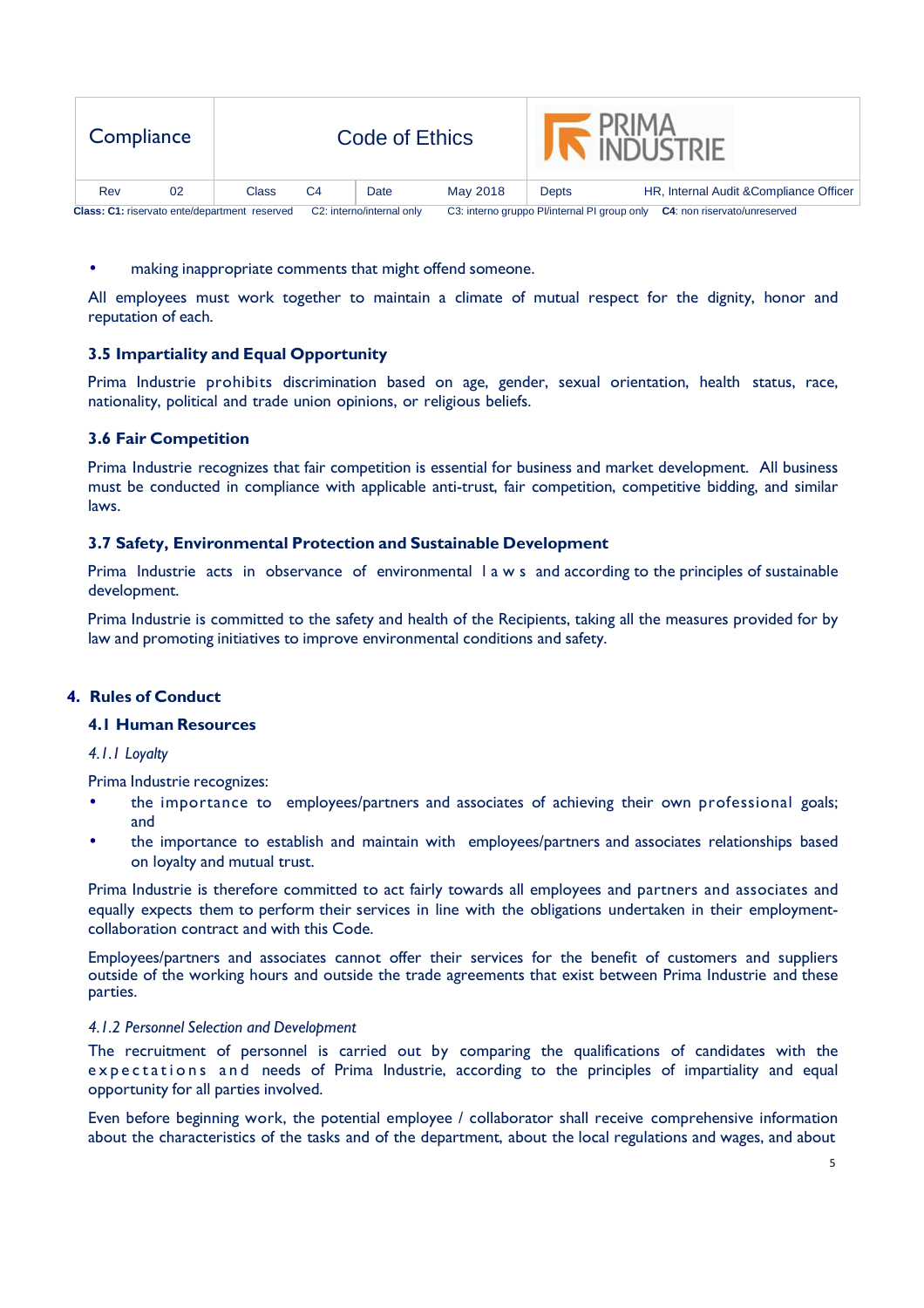| Compliance                                    |    |       |                           | Code of Ethics |                                              |                              | <b>PRIMA</b><br>A INDUSTRIE             |
|-----------------------------------------------|----|-------|---------------------------|----------------|----------------------------------------------|------------------------------|-----------------------------------------|
| Rev                                           | 02 | Class | C <sub>4</sub>            | Date           | May 2018                                     | <b>Depts</b>                 | HR, Internal Audit & Compliance Officer |
| Class: C1: riservato ente/department reserved |    |       | C2: interno/internal only |                | C3: interno gruppo Pl/internal PI group only | C4: non riservato/unreserved |                                         |

the regulations and conduct for the management of risks to personal health and safety. All of this is done in furtherance of transparency.

All personnel should be hired with regular employment contracts in accordance with applicable law. Any form of unlawful discrimination is prohibited.

All decisions regarding the management and development of human resources, including access to different positions or roles, are to be based on considerations of merit.

Authority must be exercised fairly and appropriately in light of the hierarchical relationship of Prima Industrie's management, avoiding any abuse. It is an abuse of authority to use one's position to require personal favors or any behavior that constitutes a violation of this Code.

Human resources should be enhanced by providing incentives to encourage their development and growth. The concerned departments (HR and Management) must therefore:

- recruit, hire, train, compensate and manage employees or partners and associates without any unlawful discrimination;
- create a work environment in which personal characteristics do not give rise to discrimination; and
- always act professionally in all decisions relating to an e mployee or collaborator, and base those decisions on merit and ability.

The privacy of employees and partners and associates is protected in compliance with relevant legislation and through operational standards that specify the information received and the associated method of processing and preservation. Any investigation of political, trade union and religious ideas, sexual preferences, personal tastes and private matters of individuals is prohibited.

#### *4.1.3 Safety, Health and Environment*

Prima Industrie is committed to ensuring a working environment that complies with current health and safety regulations while promoting responsible behavior. Prima Industrie is also committed to the management and prevention of risks related to the health and safety of all employees and partners and associates.

All employees, partners and associates are required to strictly observe the rules and obligations concerning health, safety and the environment, and must respect all the measures required by internal procedures and regulations in order to protect their own and others' safety.

Employees and partners and associates, in the scope of their duties, must participate in the process of risk prevention, environmental protection, a nd health and safety protection towards themselves, their colleagues and others.

#### *4.1.4 Conflicts of Interest*

Each director/employee/collaborator of Prima Industrie shall avoid all situations and activities that may create a conflict of interest with Prima Industrie. This includes situations that may interfere with their capacity to make impartial decisions in the best interests of Prima Industrie and in full compliance with the Code. They must also refrain from taking personal advantage of Prima Industrie's assets or business opportunities.

Any situation that may constitute or give rise to a conflict of interest must be promptly reported by any director/employee/collaborator to their manager or Prima Industrie representative, or to the Supervisory Board. In particular, all directors, employees, partners and associates of Prima Industrie are required to avoid conflicts of interest between personal and family business activities and their role within Prima Industrie.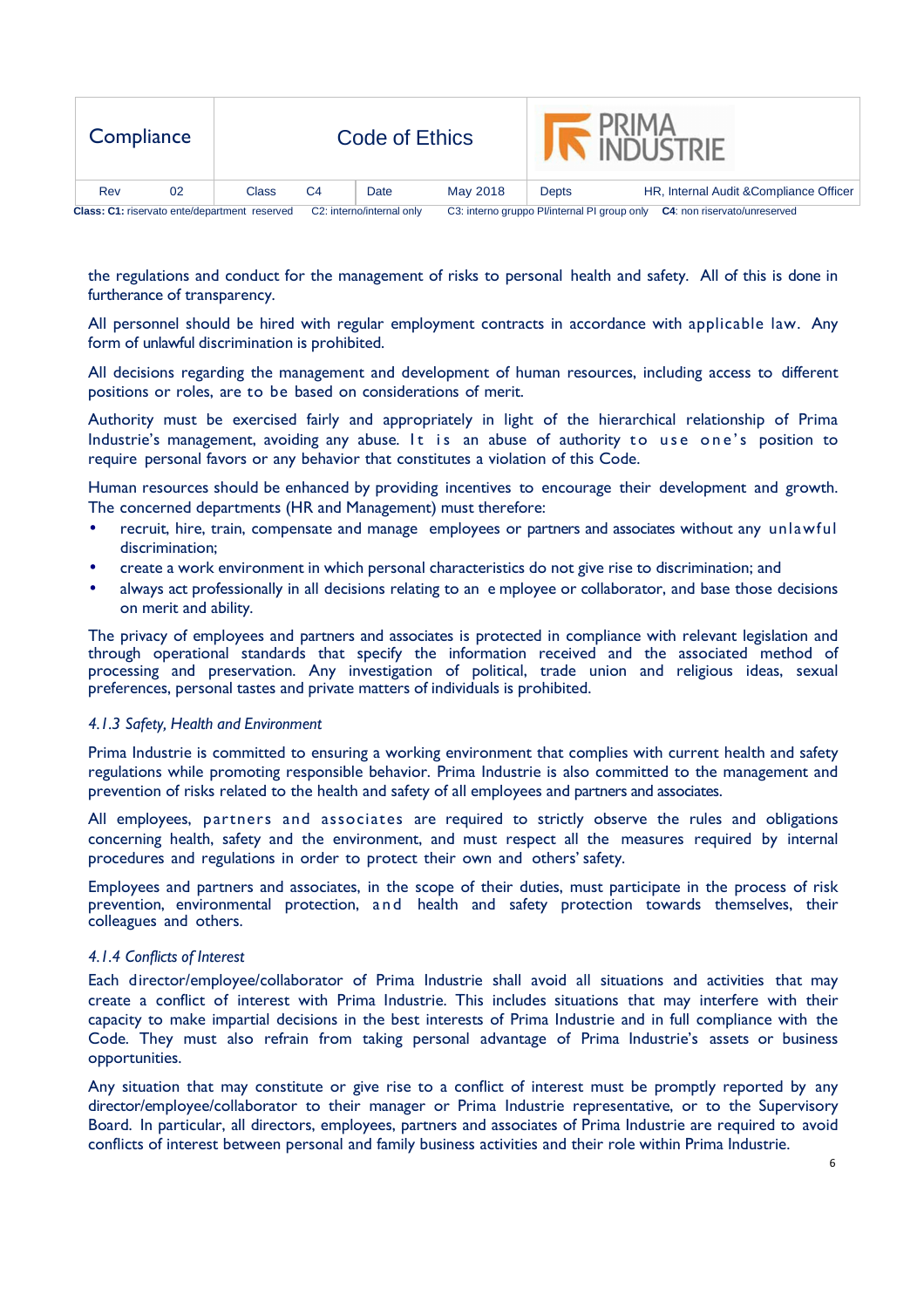| Compliance                                    |    |                           |    | Code of Ethics                                                                      |          |       | <b>PRIMA</b><br><b>INDI ISTRIF</b>      |
|-----------------------------------------------|----|---------------------------|----|-------------------------------------------------------------------------------------|----------|-------|-----------------------------------------|
| Rev                                           | 02 | Class                     | C4 | Date                                                                                | May 2018 | Depts | HR, Internal Audit & Compliance Officer |
| Class: C1: riservato ente/department reserved |    | C2: interno/internal only |    | C3: interno gruppo Pl/internal PI group only<br><b>C4:</b> non riservato/unreserved |          |       |                                         |

## *4.1.5 Gifts and Entertainment*

Prima Industrie has specific criteria and procedures for giving and receiving gifts and entertainment.

Prima Industrie requires its suppliers to limit or eliminate the practice of giving gifts to employees.

It is not permissible to give or receive any form of gift or entertainment that exceeds normal business practices, that is aimed at gaining preferential treatment, or that could reasonably be interpreted as a means of procuring illegal or inappropriate favors.

Gifts are permitted only if they are of limited value. It is not permissible to give gifts of cash or cash equivalents. Entertainment is permitted only if it is within normal and customary business practices for the area.

All employees are required to comply with more restrictive local gift and entertainment policies or limits established by their respective subsidiary, but in no event can they violate the principles in this Code.

Gifts involving Public Officials are generally prohibited. Any such gifts must be pre-approved in advance in writing by the Chief Compliance Officer, or, where designated, by the Local Trade Compliance Officer. A "Public Official" includes all of the following:

- Federal, state, or local government officers or employees;
- Officers or employees of government instrumentalities, which includes government-owned and government-controlled entities (in some countries, some of our customers may qualify as government instrumentalities, often referred to as "State Owned Enterprises" or "SOEs");
- Employees of a public international organization;
- Political party officials;
- Members of a royal family; and
- Candidates for public office.

In sum, other than for Public Officials, giving or receiving gifts is allowed when they:

- comply with this Code, any applicable local policies, and all laws;
- are reasonable and customary for the location;
- do not disturb the sensitivity of the recipient;
- do not compromise the integrity or reputation of a party;
- would not be construed, by an impartial observer, as aimed at obtaining undue advantages; and
- do not affect the decision-making autonomy, the independence of judgment or the impartiality of a party (e.g., it would be inappropriate to accept a gift from a Supplier during a Supplier selection process).

Those who receive gifts or entertainment prohibited by the Code are required to give notice to their Manager who will decide whether to consult the Supervisory Board.

## **4.2 Shareholders, Market and Communication Bodies**

One of the primary goals of Prima Industrie is enhancing the value of its shareholders' investment by pursuing an industrial policy with the aim of achieving satisfactory economic performance over time.

Prima Industrie is committed to creating the conditions so that the participation of shareholders in decisions within their competence is widespread and informed, while also promoting the equal access and the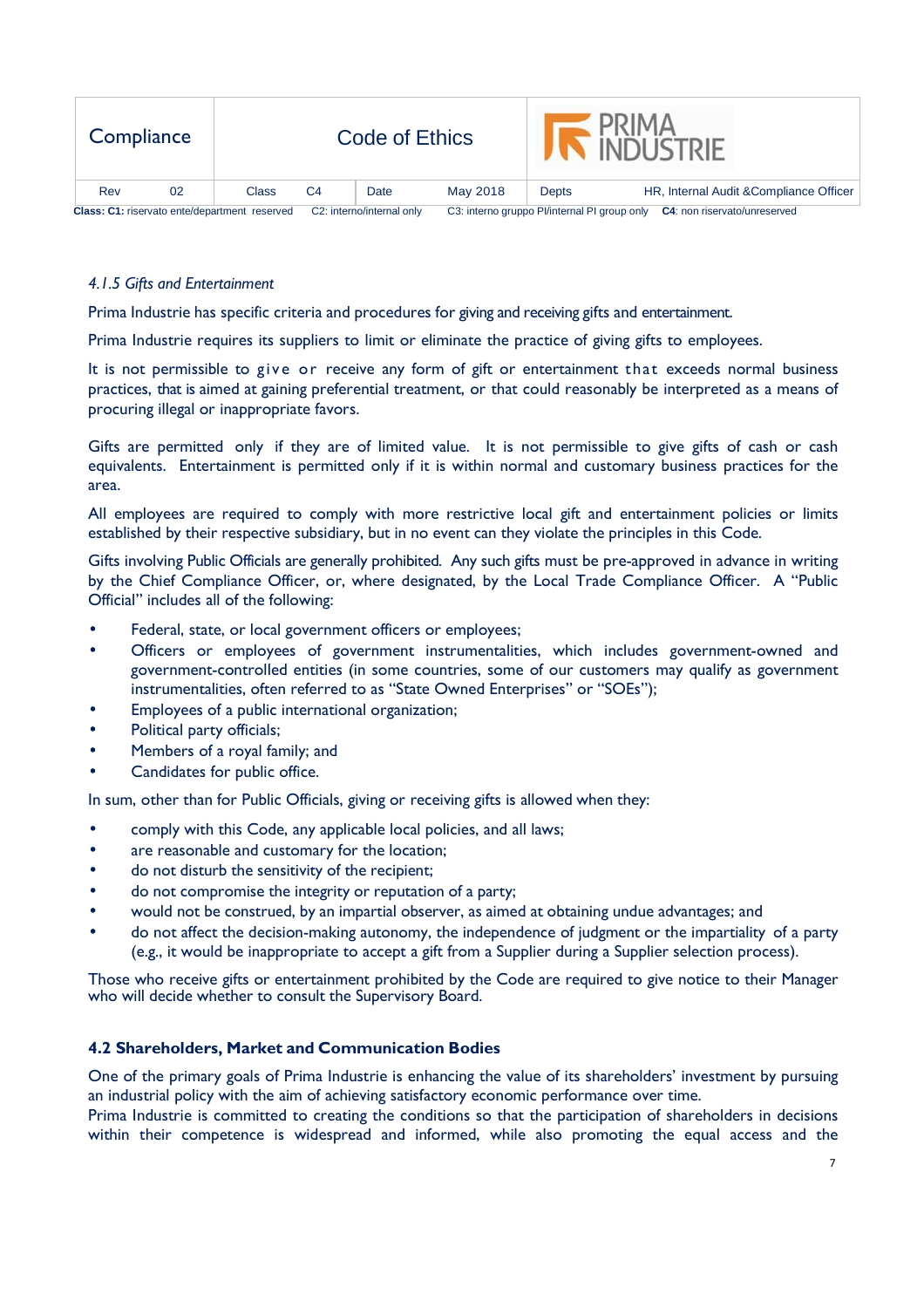| Compliance                                    |    |                           |    | Code of Ethics                                                                      |          |       | <b>PRIMA</b><br><b>INDI ISTRIF</b>      |
|-----------------------------------------------|----|---------------------------|----|-------------------------------------------------------------------------------------|----------|-------|-----------------------------------------|
| Rev                                           | 02 | Class                     | C4 | Date                                                                                | May 2018 | Depts | HR, Internal Audit & Compliance Officer |
| Class: C1: riservato ente/department reserved |    | C2: interno/internal only |    | C3: interno gruppo Pl/internal PI group only<br><b>C4:</b> non riservato/unreserved |          |       |                                         |

completeness of information and protection of their interests.

Prima Industrie is aware of the role played by the media in the market and agrees to cooperate with these bodies in order to support them in the task to make timely, complete and transparent disclosure to the public.

Prima Industrie also ensures that the necessary information is provided to shareholders and to the financial market through the organization of formal meetings with analysts, institutional investors and representatives of the financial community.

Prima Industrie is committed to communicate to the outside truthful and transparent information. Confidential information is treated with appropriate internal procedures, while the communication of information that may affect the value of the shares on regulated markets (price sensitive) is assigned to appropriate notices managed by Prima Industrie management, in accordance with current regulations.

The corporate department in charge of communication carries out an orientation and coordination function in order to allow that for relevant issues of Prima Industrie, the position of Prima Industrie is expressed in a consistent and unambiguous way.

In the belief that the business activities and results should be closely linked to responsible business conduct, the advertising promotion of Prima Industrie must be truthful and accurate.

## **4.3 Customers**

Customers are one of the most important assets of Prima Industrie, which pursues its mission by offering quality products and services, under competitive conditions and in accordance with the law, including rules aimed at protecting fair competition and safety.

Prima Industrie conducts itself towards customers with flexibility and respect, and as expected in a professional relationship.

Employees, partners and associates of Prima Industrie are required to:

- supply, with efficiency, courtesy and promptly, within the limits set in the contracts, products and services of high quality, meeting the reasonable expectations and needs of the customer;
- provide, where necessary and in the style and form required by Prima Industrie policies, accurate and extensive information about products and services offered, so the customer can make informed decisions;
- adhere to truth in advertising or other communications; and
- not reveal any information about customers to third parties, other than as required by law.

## **4.4 Suppliers**

#### *4.4.1 Selection of Suppliers*

Suppliers should be selected who share the values and principles set forth in this Code, and who offer the maximum competitive advantage for Prima Industrie.

The selection of suppliers and the determination of purchase conditions are based on an objective assessment of quality, price and ability to provide and guarantee goods and services with the required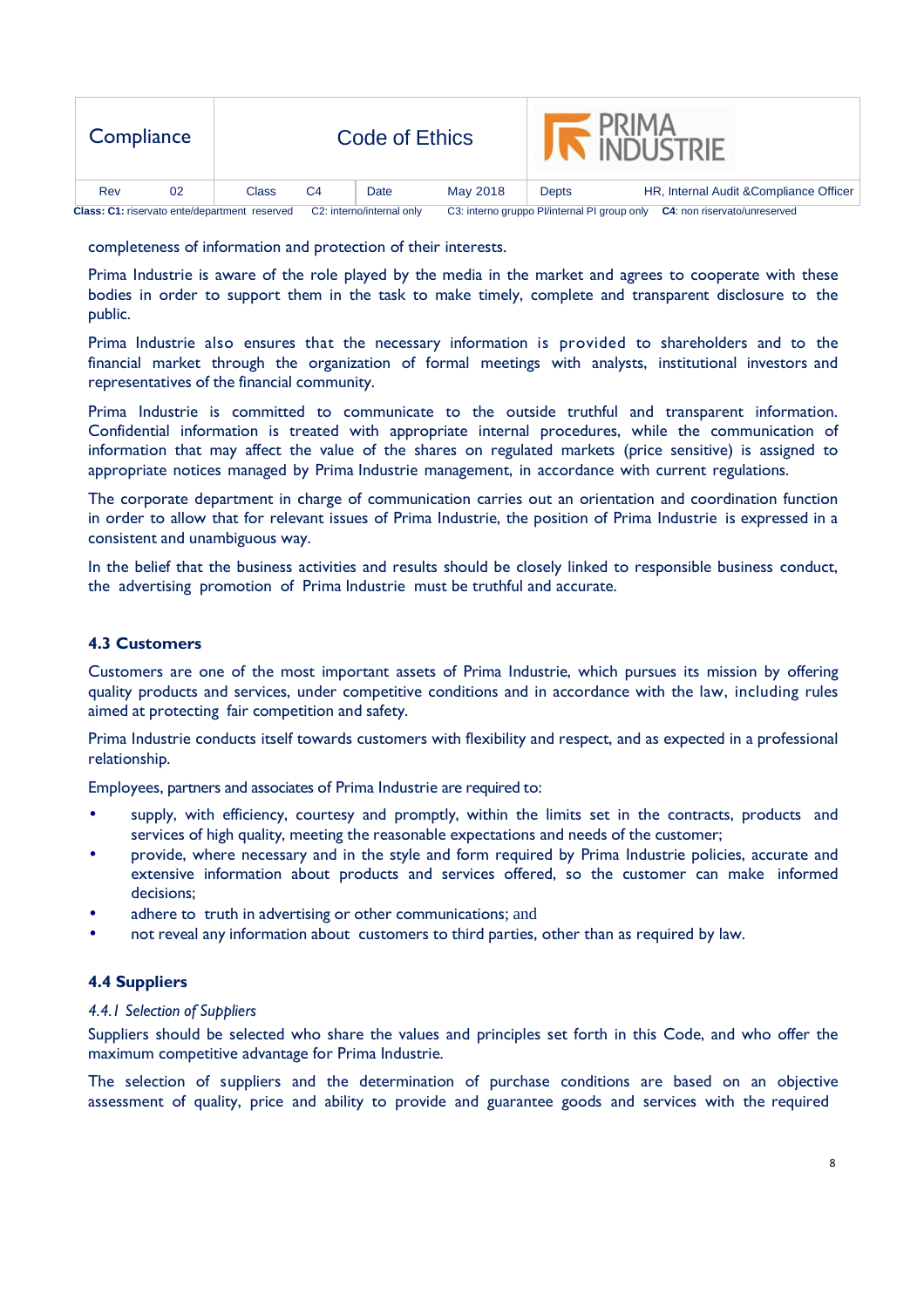| Compliance                                    |    |                           |    | Code of Ethics                                                                      |          |       | PRIMA<br><b>INDUSTRIE</b>               |
|-----------------------------------------------|----|---------------------------|----|-------------------------------------------------------------------------------------|----------|-------|-----------------------------------------|
| Rev                                           | 02 | Class                     | C4 | Date                                                                                | May 2018 | Depts | HR, Internal Audit & Compliance Officer |
| Class: C1: riservato ente/department reserved |    | C2: interno/internal only |    | C3: interno gruppo Pl/internal PI group only<br><b>C4:</b> non riservato/unreserved |          |       |                                         |

level of performance, quality, and safety assurance. The selection process should be conducted with fairness and impartiality, with equal opportunities to potential suppliers.

The following criteria for supplier selection should be considered:

- the supplier's professionalism, culture of compliance, and experience;
- the availability, properly documented, of appropriate resources, including financial capacity, operational capability, relevant skills and expertise, know-how, etc.; and
- the existence of appropriate quality, safety and environmental protection systems.

#### *4.4.2 Contractual Relationships*

Prima Industrie requires its suppliers and external partners and associates to comply with this Code, considering this as an issue of fundamental importance for establishing and maintaining a business relationship. Each supplier, trading partner or external consultant must be aware of the Code and agree to adhere to the related commitments as part of the contract (or materially similar requirements in the supplier's own code).

In contracts for the purchase of goods and services Prima Industrie's employees, partners and associates are required to:

- adopt, in the selection of the supplier, the evaluation criteria set by local existing procedures and apply them in an objective and transparent way;
- allow anyone who possesses the necessary qualifications to compete;
- apply objective and documented criteria in the selection of candidates;
- ensure adequate competition commensurate with the scope and nature of the contract;
- comply with the conditions set forth in the contracts; and
- require suppliers to abide by the principles of conduct set out in this Code (or to abide by materially similar requirements in the suppliers' own code).

The signing of a contract with a supplier and the related relationship management must be based on principles of clarity and transparency.

To ensure maximum transparency and efficiency of the purchasing process, Prima Industrie commits to prearrange:

- a proper record of the decisions made; and
- storage of relevant information, including the official request for proposals (where applicable) and contract documents for the periods established by law.

## **4.5 Political, Trade Union and Non**‐**Profit Organizations**

Prima Industrie does not make contributions, directly or indirectly, in any form to political or trade union parties, movements, committees and organizations, or to their representatives and candidates, except those due according to specific regulations.

Prima Industrie instead supports charitable initiatives aimed at social improvement, consistent with its business and that are sustainable over time.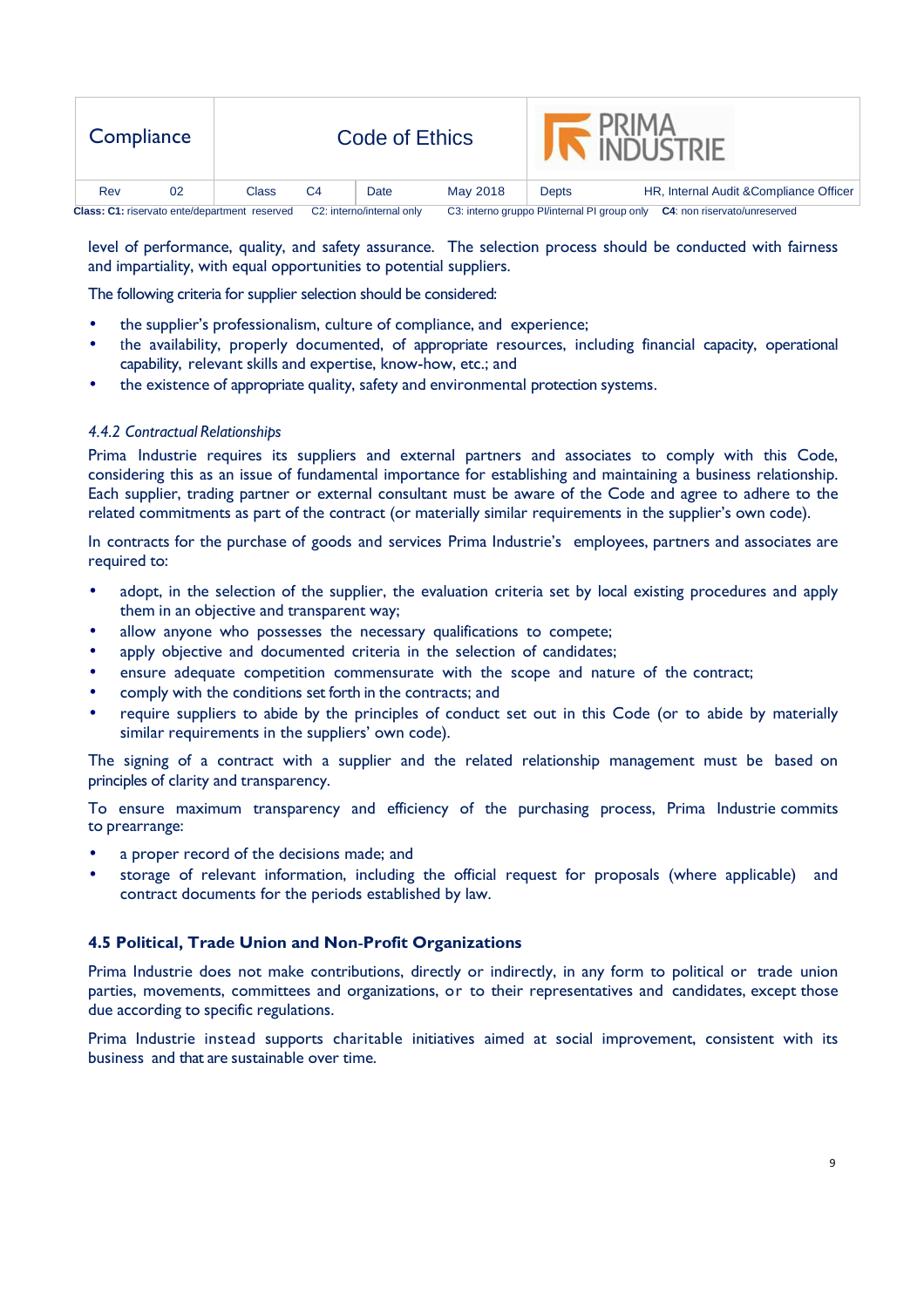| Compliance                                    |    |                           |    | <b>Code of Ethics</b> |                                              |                                     | <b>PRIMA</b><br>INDI ISTRIE             |
|-----------------------------------------------|----|---------------------------|----|-----------------------|----------------------------------------------|-------------------------------------|-----------------------------------------|
| Rev                                           | 02 | Class                     | C4 | Date                  | May 2018                                     | Depts                               | HR, Internal Audit & Compliance Officer |
| Class: C1: riservato ente/department reserved |    | C2: interno/internal only |    |                       | C3: interno gruppo Pl/internal PI group only | <b>C4:</b> non riservato/unreserved |                                         |

# **4.6 Export Controls and Sanctions Compliance**

Prima Industrie is committed to full compliance with all applicable export control laws and sanctions where we operate. This includes the EU regulations (EC) No 428/2009 (2017 consolidated version), the U.S. Export Administration Regulations ("EAR"), the International Traffic in Arms Regulations ("ITAR"), sanctions regulations administered by the U.S. Treasury Department, Office of Foreign Assets Control ("OFAC"), as well as any other applicable export control laws. It is both illegal and against Prima Industrie policy to violate such regulations and engaging in conduct prohibited by this policy can subject you and Prima Industrie to severe criminal and civil penalties.

All Prima Industrie personnel will adhere strictly to the requirements of Prima Industrie's export controls and economic sanctions policies and procedures. If there are any questions regarding your role or responsibility, please refer to the Chief Compliance Officer, or, where designated, your Local Trade Compliance Officer for guidance.

## **4.7 Anti-Bribery and Anti-Corruption**

Prima Industrie is committed to the highest standards of ethics and full compliance with all anti-corruption and anti-bribery laws where we operate. This includes the Italian Legislative Decree 231, the U.S. Foreign Corrupt Practices Act ("FCPA"), and all other applicable anti-corruption laws. It is both illegal and against Prima Industrie policy to pay or receive bribes, or to participate in any bribery scheme. Engaging in conduct prohibited by this policy can subject you and Prima Industrie to severe criminal and civil penalties.

## *4.7.1 Prohibition*

This Code, as well as various anti-corruption laws, prohibit corruptly offering, giving, receiving, promising, authorizing, or paying anything of value, directly or indirectly, to influence someone or secure an improper advantage.

There are several important parts of this prohibition to be aware of:

- *Offering or promising* an improper payment can violate bribery laws, even if the payment is never made. In fact, taking *any action* in furtherance of a bribe violates the law and this Code.
- *Anything of value* can be used as a bribe—not just money or cash. For example, providing gifts or entertainment, making political or charitable contributions, paying for travel, or even hiring someone's relative can all be considered bribes if done for a corrupt purpose, i.e., to improperly influence business decisions.
- Both *direct and indirect* bribes are prohibited. If you know or have reason to know that a payment you made to another party will be used for a bribe, it does not matter that you are not directly paying the bribe. For example, you cannot pay a commission to a sales agent if you know, or have reason to know, that the sales agent will use part of the commission to pay a bribe.

Bribery to obtain any type of improper benefit is prohibited. This can include bribes paid in order to:

- Persuade someone to purchase Prima Industrie's products (sometimes called a kickback, or in the case of competitive procurements, bid rigging);
- Obtain licenses, permits, or other regulatory approvals;
- Reduce customs or taxes; or
- Bypass laws or regulations (such as inspections).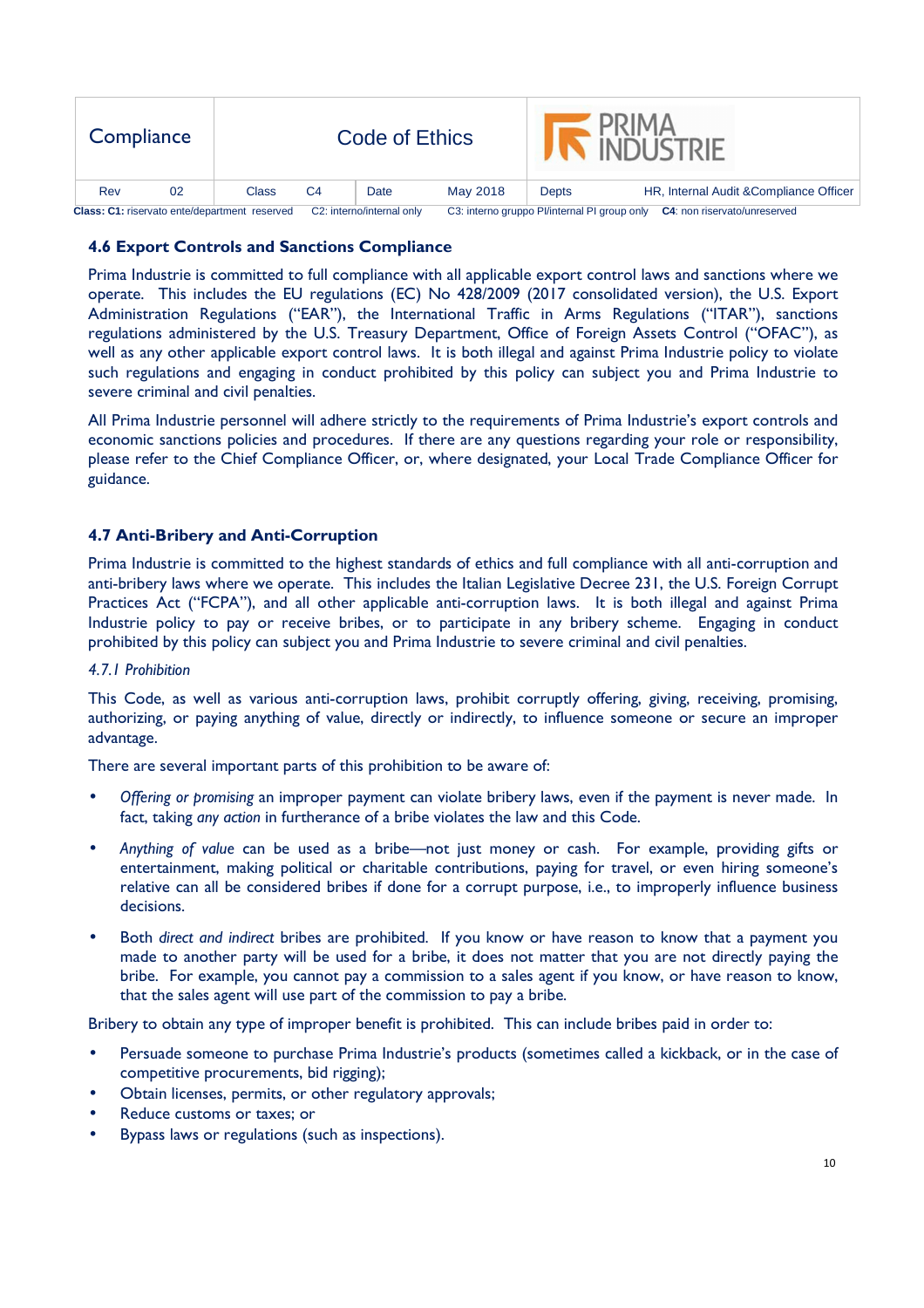| Compliance                                           |    |       |                           | Code of Ethics |          |                                              | <b>INDUSTRIE</b>                        |
|------------------------------------------------------|----|-------|---------------------------|----------------|----------|----------------------------------------------|-----------------------------------------|
| Rev                                                  | 02 | Class | C4                        | Date           | May 2018 | Depts                                        | HR, Internal Audit & Compliance Officer |
| <b>Class: C1: riservato ente/department reserved</b> |    |       | C2: interno/internal only |                |          | C3: interno gruppo Pl/internal PI group only | C4: non riservato/unreserved            |

Bribery is prohibited in both commercial and government business. In other words, the prohibition against bribery is not limited to situations involving Public Officials (please see above for the broad definition of who can constitute a Public Official). However, certain laws provide particularly harsh penalties for bribes involving Public Officials. You must exercise additional caution when dealing with Public Officials, and remember that all gifts or entertainment involving Public Officials must be pre-approved by the Chief Compliance Officer or Local Trade Compliance Officer (where appointed).

## *4.7.2 Third Party Sales Representatives, Agents, Resellers, Distributors, or other Intermediaries with potential Public Official Contacts*

The Chief Compliance Officer or Local Trade Compliance Officer must pre-approve any agreement or contract with third parties who will be involved in the sales process, or who may interact with Public Officials in relation to Prima Industrie's business. This includes an agreement to pay a commission to a third party. Third parties can present significant corruption and bribery risks, and Prima Industrie will implement appropriate measures to mitigate that risk depending on each circumstance.

Third parties who will be involved in the sales process include:

- Sales representatives or agents;
- Resellers; and
- Distributors.

Third parties who may interact with Public Officials in relation to Prima Industrie's business include:

- Consultants who assist with obtaining permits, licenses, or regulatory approvals;
- Customs agents and freight forwarders; and
- Lobbyists or other political or governmental liaisons.

The Chief Compliance Officer or Local Trade Compliance Officer will ensure that due diligence is performed on the third party and that the contract contains appropriate anti-corruption and other clauses to protect Prima Industrie.

#### *4.7.3 Facilitating or Expediting Payments*

Facilitating or expediting payments are those made to expedite or secure the performance of a routine government action by a Public Official. These payments are prohibited.

Routine government action means something which is ordinarily and commonly performed by a Public Official in:

- Obtaining permits, licenses, or other official documents to qualify to do business;
- Processing governmental papers, such as visas and work orders;
- Providing police protection, mail pick-up and delivery, or scheduling inspections associated with contract performance or inspections related to transit of goods across country;
- Providing phone service, power and water supply, loading and unloading cargo, or protecting perishable products or commodities from deterioration; or
- Similar actions.

If a Public Official demands a facilitation payment, and failing to immediately make the payment would result in imminent risk to your safety or that of others, you will not violate this Code by making the payment. You must contact the Chief Compliance Officer as soon as possible thereafter to report the incident. This limited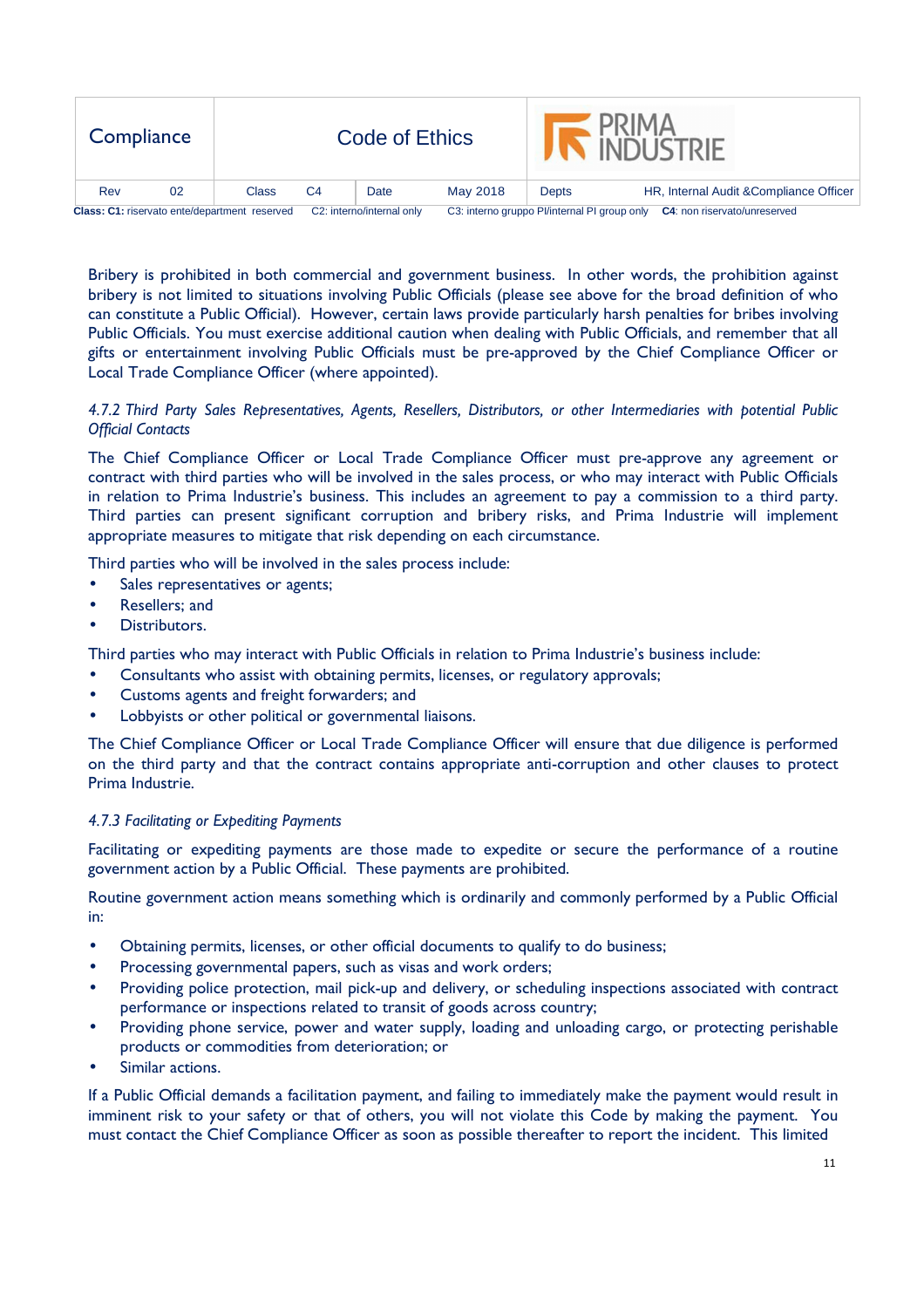| Compliance                                    |    |       |                           | Code of Ethics |          |                                              | <b>INDI ISTRIF</b>                      |
|-----------------------------------------------|----|-------|---------------------------|----------------|----------|----------------------------------------------|-----------------------------------------|
| Rev                                           | 02 | Class | C4                        | Date           | May 2018 | Depts                                        | HR, Internal Audit & Compliance Officer |
| Class: C1: riservato ente/department reserved |    |       | C2: interno/internal only |                |          | C3: interno gruppo Pl/internal PI group only | <b>C4:</b> non riservato/unreserved     |

exception only applies to threats against your safety; mere economic threats, such as refusal by a Public Official to award a contract or a permit unless an unlawful payment is made, are *not* permissible grounds to make payments prohibited by this Code. Instead, these situations should be immediately reported to the Chief Compliance Officer.

## *4.7.4 Travel and Lodging Expenses for Public Officials*

As part of Prima Industrie's normal business operations it may be appropriate at times to pay for the reasonable and bona fide travel and lodging expenses of customers in connection with marketing or contract performance. In some cases the customers may be Public Officials who represent a government entity or a government end user.

Any agreement to pay travel and lodging expenses for Public Officials, or to enter into contracts where such expenses are required to be reimbursed, must be pre-approved by the Chief Compliance Officer or Local Trade Compliance Officer, who will confirm that such expenditures are:

- reasonable and bona fide (i.e., consistent with the locally applicable travel, meal, and lodging expense limits, and represent actual expenses);
- directly related to either:
	- ― the promotion, demonstration, or explanation of products or services; or
	- ― the execution or performance of a contract;
- not being paid in whole or part to reimburse unrelated side trips, vacations, sightseeing excursions, etc.;
- limited to Public Officials or others appointed by the respective government entity;
- expressly agreed to in writing with the government entity;
- paid directly to the service provider or to the government entity;
- permissible under the laws and regulations of the countries involved, and in compliance with any applicable reporting obligations; and
- otherwise in compliance with this Code.

# **4.8 Internal Control System**

Prima Industrie aims to promote a culture of awareness of the usefulness of audits and a mentality supportive of the audit process in the conviction that these audits can make a positive contribution to improving Prima Industrie's efficiency and compliance.

Internal audits are necessary and useful to direct, manage and verify the activities of Prima Industrie, with the aim of ensuring:

- compliance with laws and procedures;
- compliance with Prima Industrie policy and related provisions;
- effectiveness and efficiency in Prima Industrie's operations;
- protection of Prima Industrie assets;
- integrity and reliability of the information and accounting systems; and
- proper corporate risk management.

The responsibility for implementing and ensuring an effective internal audit system is shared at all levels of the organization; therefore all employees, within their duties, are responsible for supporting the proper functioning of the audit system. Each employee shall be held responsible for Prima Industrie's assets (tangible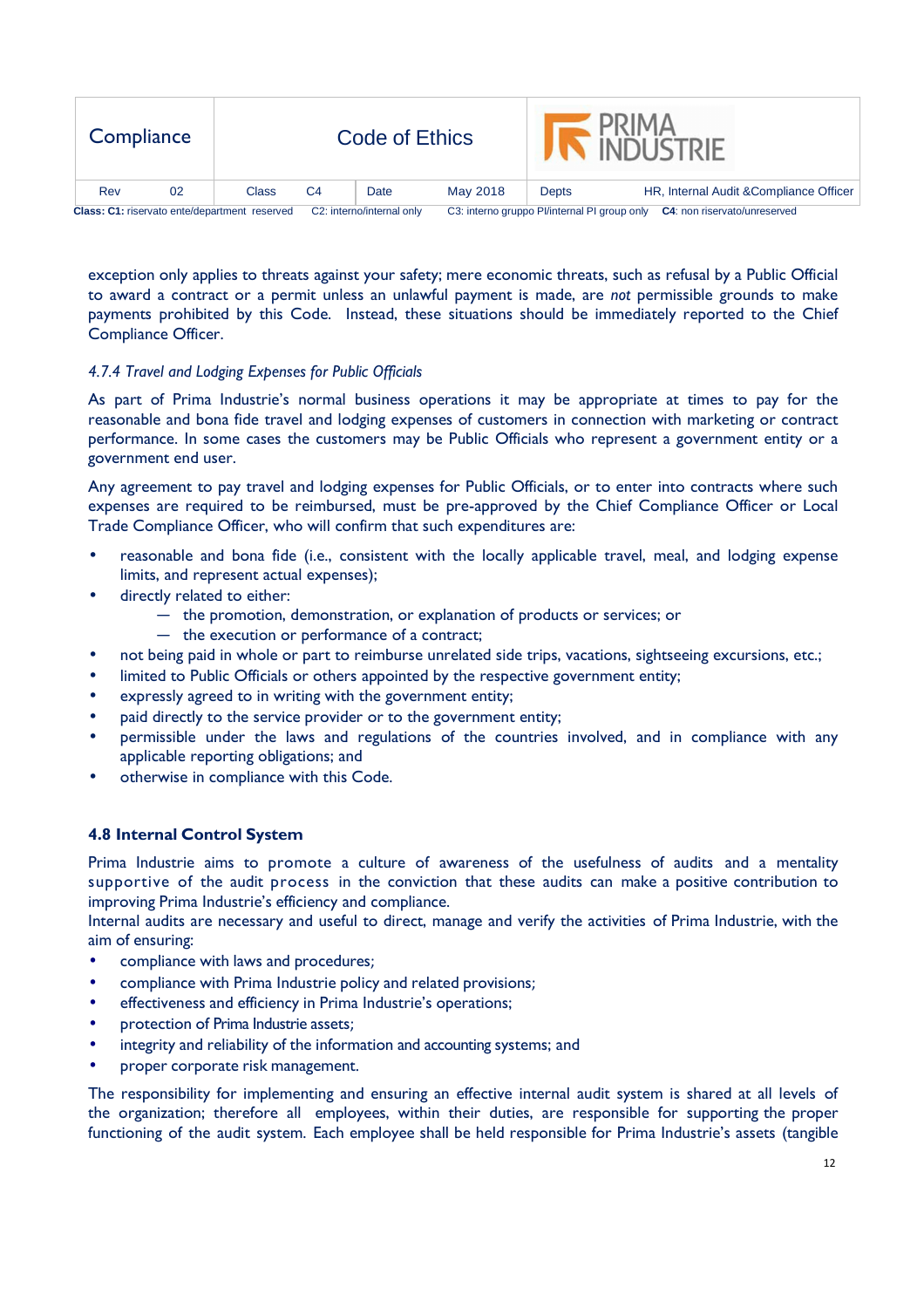| Compliance                                    |    |       |                | Code of Ethics            |          |                                              | <b>PRIMA</b><br><b>INDUSTRIE</b>        |  |  |
|-----------------------------------------------|----|-------|----------------|---------------------------|----------|----------------------------------------------|-----------------------------------------|--|--|
| Rev                                           | 02 | Class | C <sub>4</sub> | Date                      | May 2018 | <b>Depts</b>                                 | HR, Internal Audit & Compliance Officer |  |  |
| Class: C1: riservato ente/department reserved |    |       |                | C2: interno/internal only |          | C3: interno gruppo Pl/internal PI group only | C4: non riservato/unreserved            |  |  |

and intangible) within his or her control. No employee may make improper use of assets and resources of Prima Industrie or permit others to do so.

# **4.9 Obligations of Recipients**

Every employee / collaborator or entity that in any way carries out activities for Prima Industrie is required to know and comply with the rules contained in the Code and the laws and regulations that apply to the activities performed within their duties.

Every employee / collaborator must also explicitly accept their commitments arising from this Code at the time of establishment of the employment relationship, and must subsequently agree to any relevant amendment or supplement to it.

Employees / partners and associates are also required to:

- refrain from conduct contrary to the rules and principles contained in the Code;
- consult their supervisor, department head, Compliance Officer, or Supervisory Board in case of a request for clarifications related to the Code;
- immediately report (not anonymously) to their supervisor, department head, Compliance Officer or Supervisory Board any information, obtained directly or reported by others, about possible violations and any requests or impositions they have received to commit violations;
- cooperate with the departments responsible for investigating possible violations;
- adequately inform all third parties with which they are connected in the sphere of the work activity about the existence of the Code and the commitments and obligations imposed by it on external parties;
- demand compliance with the obligations directly relating to their activities;
- take appropriate internal actions and, if authorized, external actions in case a third party fails to fulfill its obligation to comply with the rules of the Code.

Each Prima Industrie manager (directors, managers, executives, officers and branch managers) has the obligation to:

- represent, through their behavior, an example for others;
- emphasize to those under their responsibility that compliance with the Code is an essential part of each person's work;
- monitor the proper implementation of the Code for the areas under their responsibility;
- adopt, as appropriate for each context, prompt corrective measures; and
- prevent any type of retaliation.

## **5. Method of Implementation**

#### **5.1 Supervisory Board**

The parent Company of Prima Industrie Group has established the Supervisory Board which shall carry out the following tasks to implement the Code:

- monitor compliance through the operation of specific compliance programs and by reviewing any reports of potential violations provided by the internal and external stakeholders;
- periodically report to the Board of Directors the results of the activities carried out, identifying any important violations of the Code;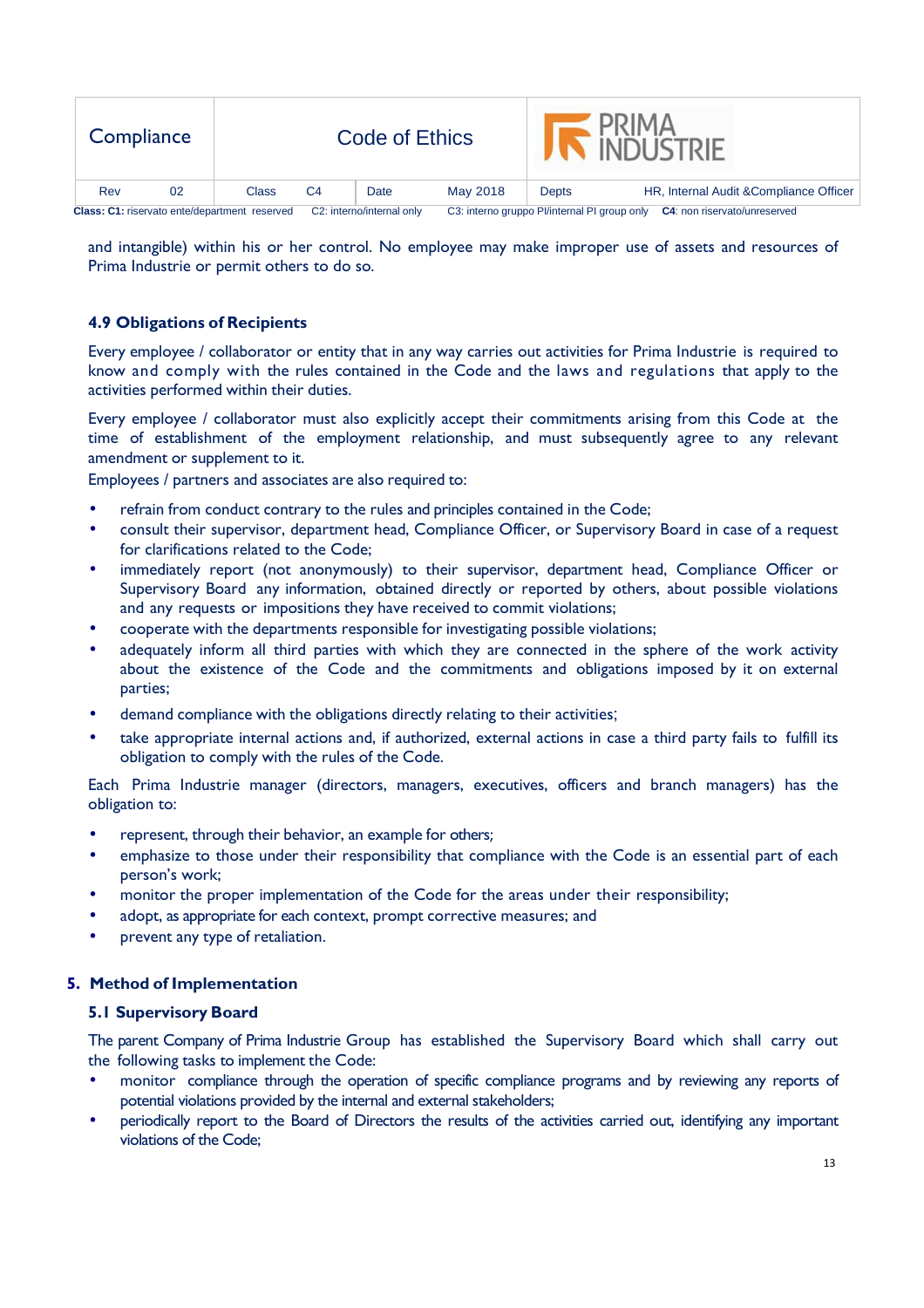| Compliance                                    |    |       |                           | Code of Ethics |          |                                              | <b>PRIMA</b><br><b>A INDI ISTRIE</b>    |
|-----------------------------------------------|----|-------|---------------------------|----------------|----------|----------------------------------------------|-----------------------------------------|
| Rev                                           | 02 | Class | C4                        | Date           | May 2018 | Depts                                        | HR, Internal Audit & Compliance Officer |
| Class: C1: riservato ente/department reserved |    |       | C2: interno/internal only |                |          | C3: interno gruppo Pl/internal PI group only | <b>C4:</b> non riservato/unreserved     |

- provide recommendations on the revision or creation of policies and procedures, in order to ensure compliance with the Code; and
- propose, if needed, the periodic review of the Code and recommend updates when appropriate.

The Supervisory Board, which has autonomous powers for intervention and control, is responsible for supervising operations and compliance with the company's organizational, management and control model as set out in Legislative Decree 231/2001, as well as overseeing its update.<sup>2</sup>

The Supervisory Board of the parent company is composed by two statutory auditors and the Group Internal Audit & Compliance Officer

# **5.2 Communication and Training**

The Code is communicated to all internal and external Recipients through specific and traceable communication.

The Code is published on the website www.primaindustrie.com.

In order to ensure proper understanding of the Code, the Human Resources Department prepares and implements, in accordance with any directions of the Supervisory Board, a periodic communication/training plan aimed at promoting awareness of t h e ethical principles and standards contained in the Code**.** 

## **5.3 Violations of the Code**

<u>.</u>

Violations of the Code can result in disciplinary measures, including termination and potentially seeking compensation for damages suffered.

The desire to act for the benefit of Prima Industrie shall in no case justify behavior contrary to the principles of this Code.

Interested parties must report, in writing and not anonymously, any violation or suspected violation of the Code to the Supervisory Board, which will analyze the report, interviewing separately, if necessary, the author of the report and the person responsible for the alleged violation.

You should report suspected violations of the Code to the following email addresses:

odv@primaindustrie.com

compliancehelpline@primaindustrie.com

#### and phone nr: +390114103623

The Supervisory Board will act to protect the reporting party against any kind of retaliation. The confidentiality of the reporting party will be protected to the extent possible, except to the extent required by law or to appropriately complete the investigation.

The Supervisory Board communicates the reporting and any recommendations deemed necessary to the Chief Executive Officer and, in the most significant cases, to the Control and Risk Committee or to the Board of Directors. If these violations involve one or more members of the Board of Directors or the Chief Executive Officer, the

 $^2$  The two Italian companies in the Group have a supervisory board and the model required by Legislative Decree no. 231/2001.